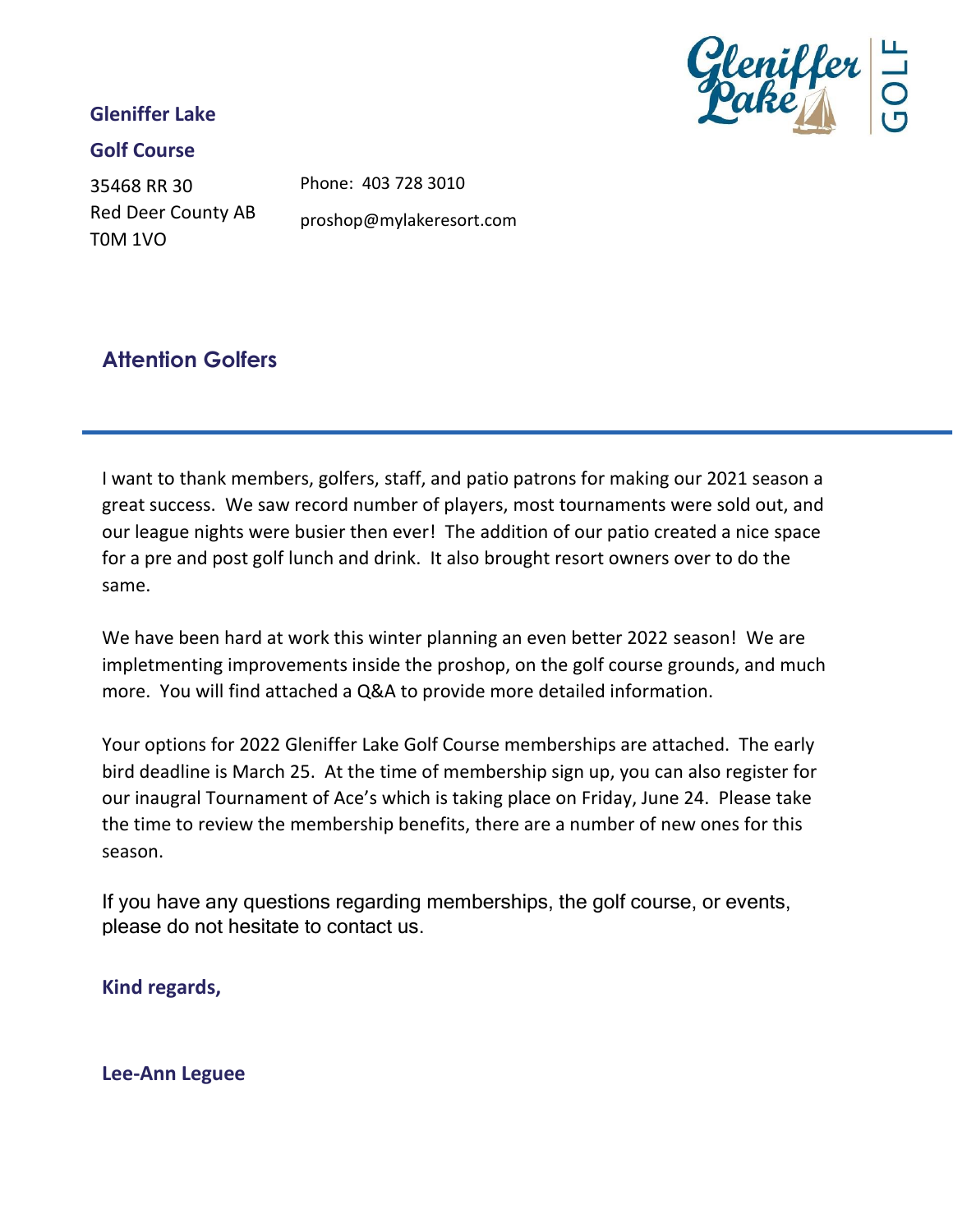## **Gleniffer Lake Golf Course**

## **2022 Golf Membership Privileges**

#### **Unrestricted Membership**

- 1. **Advanced Booking** Members get 7-day advanced booking privileges to book 18 holes per day. Passbook holders and green fee players only receive 5 day booking privileges.
- 2. **Mini Links Golf** Membership includes privileges on the par 3 course including disc golf.
- 3. **Early Bird Membership Alberta Golf Membership** Most early bird memberships receive a complimentary membership to Alberta Golf (details attached).
- 4. **Members Wine & Cheese** Ticket to event including a discount coupon for GLR Golf apparel.
- 5. **Pull Cart and Disc Rentals** Members receive free pull cart and disc golf rentals (based on availability).
- **6.** Seasonal Discount on Apparel and Golf Accessories 15% off
- 7. **Early ACE tournament Registration** Members can register for ACE tournament at time of membership purchase.
- 8. **Tournament Registration Priority** Members can sign up for tournaments 4 days prior to open registration.
- 9. **Tournament and League Registration Fee Discounts** Members receive tournament and league registration fee discounts.

#### **Restricted Membership**

- 1. **Included tee-times** Sunday 4PM through Friday 1PM, excluding holidays.
- 2. **Advanced Booking** Members get 7-day advanced booking privileges to book 18 holes per day. Passbook holders and green fee players only receive 5 day booking privileges.
- 3. **Mini Links Golf** Membership includes privileges on the par 3 course including disc golf.
- 4. **Early Bird Membership Alberta Golf Membership**  Most early bird memberships receive a complimentary membership to Alberta Golf (details attached).
- 5. **Members Wine & Cheese** Ticket to event including a discount coupon for GLR Golf apparel.
- 6. **Pull Cart and Disc Rentals** Members receive free pull cart and disc golf rentals (based on availability).
- **7. Seasonal Discount on Apparel and Golf Accessories – 15% off**
- 8. **Early ACE tournament Registration** Members can register for ACE tournament at time of membership purchase.
- 9. **Tournament Registration Priority** Members can sign up for tournaments 4 days prior to open registration.
- 10. **Tournament and League Registration Fee Discounts** Members receive tournament and league registration fee discounts.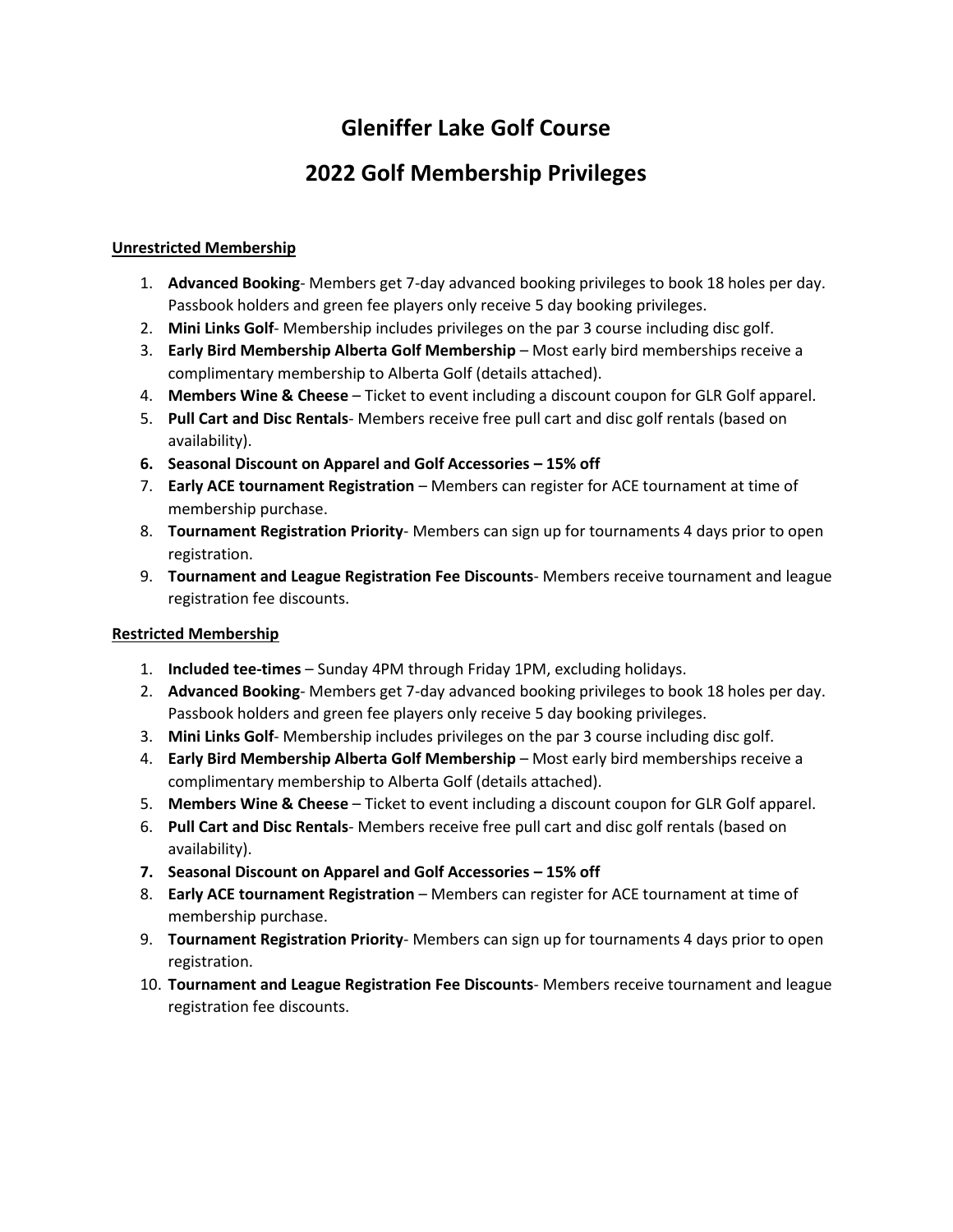## **Q&A - 2022 Gleniffer Lake Golf Course**

#### **1. What on course improvements began in the Fall of 2021?**

- a. Work improvements continued to the greens, sand traps and irrigation system.
- b. Hole 2 fairway berm and catch basin have been built to better address Spring run-off and storm water drainage.
- c. We have rerouted the drainage on hole 3 by adding a ditch, adding some contouring, and widening the fairway.
- d. We are in the process of replacing the turf mats for the Par 3 course and the practice net.

#### **2. Why have memberships and green fees prices increased?**

- a. The cost of course improvements stated above.
- b. Real cost increases for goods and services required to operate the golf course have been realized over last few years without a corresponding increase in the cost of memberships and green fees. For example, fuel costs, Maintenance, and Pro Shop supplies. We want to ensure we maintain our course and service standards at a high level.
- c. We have acquired a Golf Alberta membership. This membership will be a value-added benefit which is included with all 2022 GLR Golf Course members. Non-members will be able to purchase a Golf Alberta membership for 2022 at the Pro Shop. Some of the key benefits this membership will afford you include:
	- i. Golf Alberta APP access to enter your scores for most courses across North America including GLR Golf Course (commencing in 2022) which will facilitate the calculation of your worldwide handicap
	- ii. Insurance Incident protection up to \$6,000
		- 1. Brocken window protection at any course up to \$1,000
		- 2. Lost, broken or stolen golf equipment protection up to \$2,500
		- 3. Damage to club golf carts anywhere you play up to \$2,500
	- iii. Your handicap will be automatically fed into the new scoring system for Men's night, Ladies Wine & 9, and tournaments.
- d. A much-needed software upgrade was completed in the Pro Shop over the winter. This upgrade will result in improvements to your experience when booking, checking in, purchasing food, beverages, and merchandise as well as maintaining your account. We are also able to reduce paper production through the electronic management of gift certificates and pass books.

#### **3. I have heard that a new food and beverage structure is being constructed in the Resort, where will it be located?**

a. The Snack Shack will be located west of the course washrooms. You will be able to easily access it after putting on hole 4 and 7. You can also enjoy it when you are not golfing.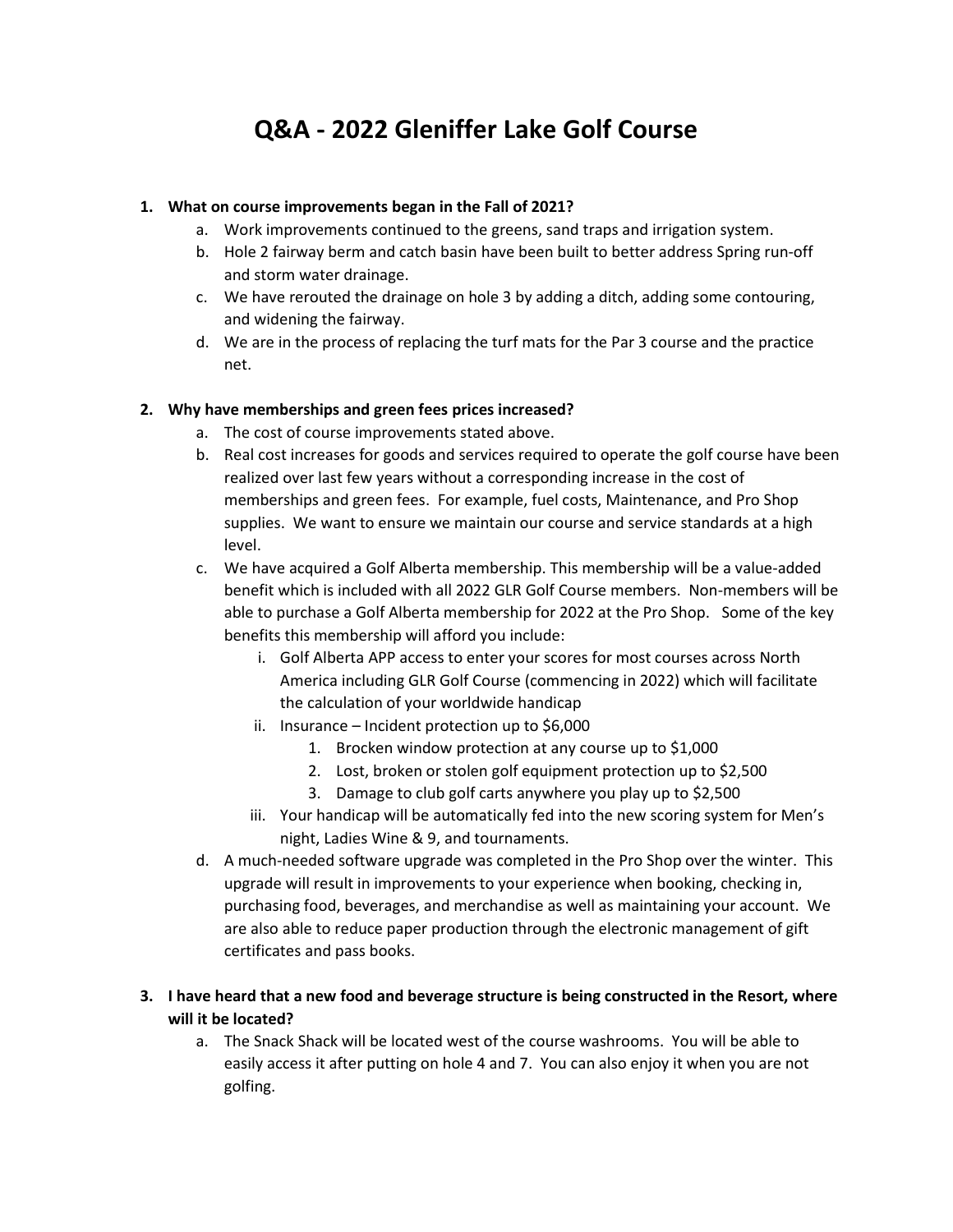#### **4. Which days of the week will the Snack Shack be open?**

a. Our plan is to have it open Friday-Sunday in May-June and September, and 7 days a week in July-August. Hours of operation to be determined.

#### **5. What will the Snack Shack serve?**

a. The shack will serve a variety of alcoholic and non-alcoholic drinks and signature cocktails, as well as a selection of hot and cold food options (breakfast sandwiches, sandwiches, paninis, salads, hot dogs, chips etc.), and golf accessories.

#### **6. When are league nights scheduled?**

a. There are no changes from 2021, Tuesday – Summer League, Wednesday- Ladies Wine & 9, Thursday-Men's Night.

#### **7. What is the golf events calendar for the season?**

a. Please use the QR Code below to access the GLR Golf event calendar (dates are subject to change).



#### **8. Why have we changed the tee-time cancellation policy?**

a. Our goal has always been to facilitate booking the maximum number of players who wish to golf in a day. In 2021, we experienced frequent 'no-show' golfers or partly filled tee times while we had a waitlist of others wanting to play. This not only results in a significant loss in revenue but also adds to the frustration of golfers that simply could not get a tee time that day which does not reflect well on the Resort. It is customary for most golf courses to have and enforce a tee-time cancellation policy. Cancellation prior to 24 hours in advance of the reserved tee-time will not result in the assessment of a penalty. Cancellation with less than 24 hours notice will result in a penalty of up to the cost of a green fee per golfer. Of course, weather will play a factor at times that will allow golfers to cancel within 24 hours. In such cases you are **advised** to contact the Pro Shop as soon as possible at (403) 728-3010.

#### **9. Will there be more merchandise available for purchase at the Pro Shop this season?**

- a. Yes! A wider selection of golf and leisure attire will be available for purchase in the Pro Shop this year. Golf accessories will also be stocked in the Pro Shop**.**
- b. We are in the process of replacing the turf mats for the course and the practice net.

#### **10. Will there be any instruction offered on the course this year?**

We are currently working on options for some instructional clinics for kids and adults this Spring and Summer…stay tuned for details as they develop.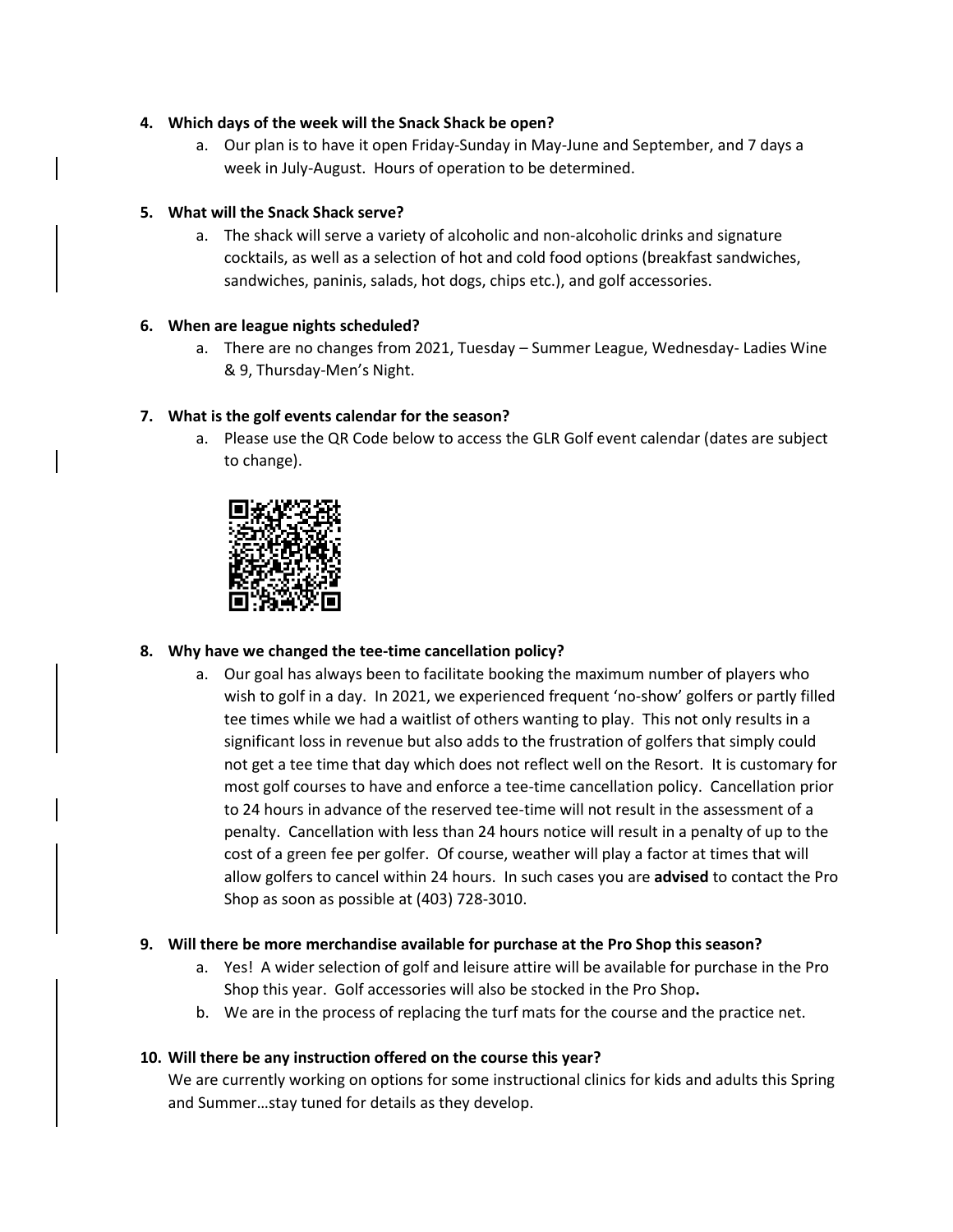## **Gleniffer Lake Resort Golf Course**

## **Member Code of Conduct**

All golfers will:

- Be an ambassador of the Gleniffer Lake Resort Golf Course within our community, and at other clubs.
- Adhere to all club rules
	- o Book tee times within the 18 holes per day limit
	- $\circ$  Cancel tee times 24 hours in advance; failure to do so will result in a 'no show' penalty up to the maximum of the cost of a green fee per golfer
	- o Check in at Proshop
	- o Safely operate golf carts
	- o Check in before playing a back 9
	- o Not play more then 4 players per group unless pre-approved by Proshop Management
	- o Obey all signage on the golf course
	- o Not consume outside alcohol on the golf course premises
	- o Damage to the course and adjacent properties is the golfer's responsibility and must be reported to the Pro Shop promptly
- Conduct themselves in a sportsmanlike manner and will not knowingly score incorrectly
- Respect the rights of other players and golf course staff. For example, golfers will not verbally or physically threaten, slander or disrespect others either personally or through social media.
- Adhere to the published dress code, observe proper golf etiquette and abide by Golf Canada rules on the course.
- Not conduct themselves in any rude or immoral manner, including using profane language, gestures or insults.

Resolution of violations of the Code of Conduct

- Should a violation take place, it will be brought to the attention of Proshop Management.
- Proshop Management will meet with the member to discuss the extent of the penalty.
- Penalties can range from a warning to membership suspension with no refund.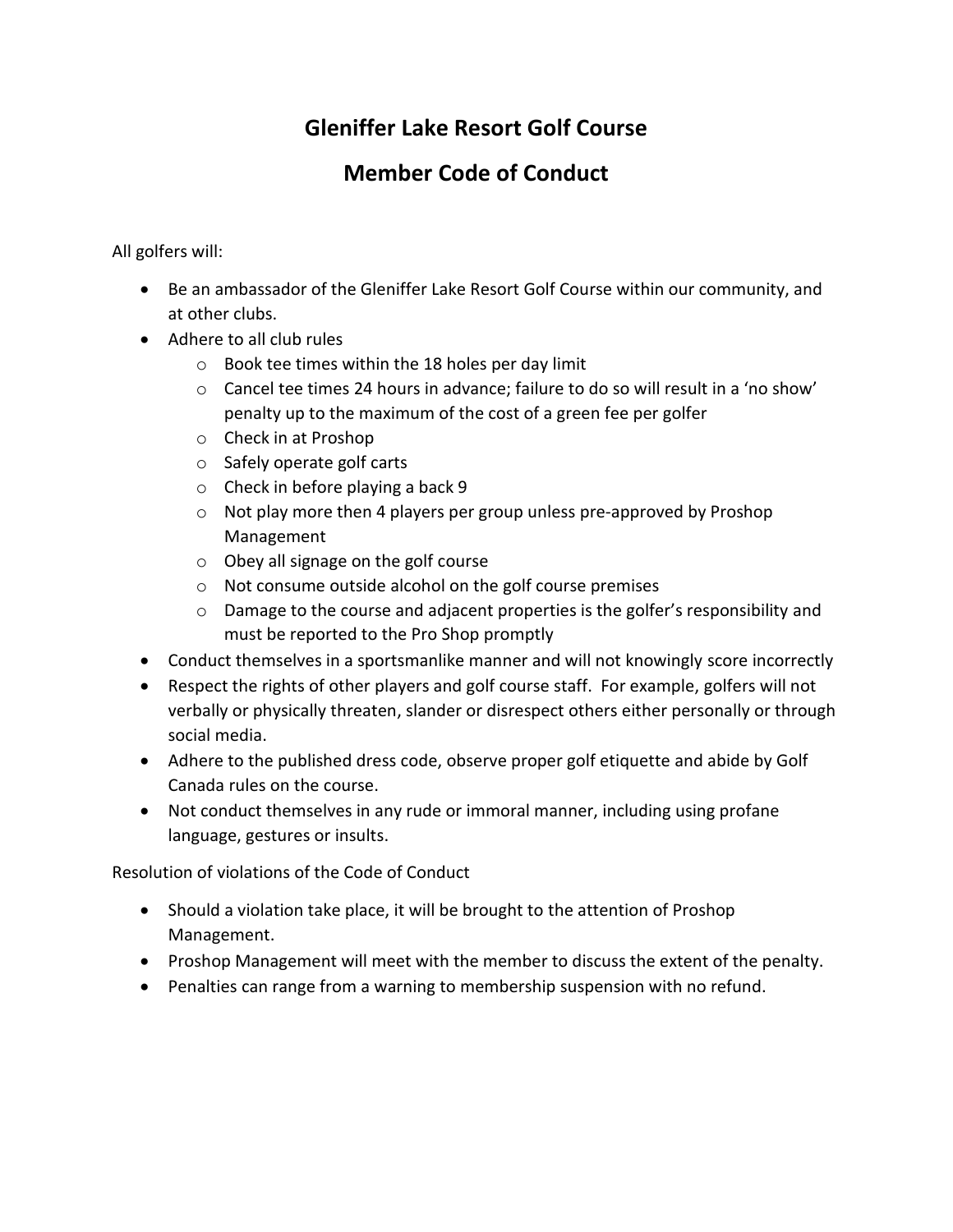## **GLR Golf Course 2022 Membership Form**

| Quantity            | <b>Membership Type</b>              | <b>Early Bird Bonus ***</b>  | <b>Price</b>       | <b>Subtotal</b> |
|---------------------|-------------------------------------|------------------------------|--------------------|-----------------|
|                     |                                     | \$100 Proshop credit         |                    |                 |
|                     | <b>Unrestricted Season Pass</b>     | & Alberta Golf Membership    | \$<br>1,584.00     |                 |
|                     | <b>Unrestricted Half Season*</b>    |                              | \$<br>792.00       |                 |
|                     |                                     | \$25 Proshop credit          |                    |                 |
|                     | Student (+18 Yrs)**                 | & Alberta Golf Membership    | \$<br>704.00       |                 |
| Junior (17 & under) |                                     | \$25 Proshop credit          | \$<br>330.00       |                 |
|                     |                                     | \$250 Proshop credit         |                    |                 |
|                     | Family****                          | & 2 Alberta Golf Memberships | \$3,498.00         |                 |
|                     |                                     | \$50 Proshop credit          |                    |                 |
|                     | <b>Restricted Season Pass</b>       | & Alberta Golf Membership    | \$1,150.00         |                 |
|                     | <b>Restricted Half Season*</b>      |                              | \$<br>555.00       |                 |
|                     |                                     | \$150 Proshop credit         |                    |                 |
|                     | <b>Restricted Family****</b>        | & 2 Alberta Golf Membership  | \$2,585.00         |                 |
|                     | <b>Trail Fees</b>                   |                              |                    |                 |
|                     | <b>Trail Pass for Personal Cart</b> |                              | \$<br>450.00       |                 |
|                     | <b>PAR 3 Golf/Disc Course</b>       |                              |                    |                 |
|                     | Membership                          |                              | \$<br>200.00       |                 |
|                     | <b>Family Membership****</b>        |                              | \$<br>515.00       |                 |
|                     |                                     |                              | <b>Subtotal</b>    |                 |
|                     |                                     |                              | <b>GST 5%</b>      |                 |
|                     | <b>Memberships Total</b>            |                              | <b>Total</b>       |                 |
|                     | <b>Tournament of Ace's</b>          |                              | \$60.00            |                 |
|                     |                                     |                              | <b>Grand Total</b> |                 |

**Payment can be made by Visa, Mastercard, debit, personal cheque. Credit Card information can be sent below or by telephone.** 

| <b>CC Name</b> | <b>Credit Card Number</b> |             |  |
|----------------|---------------------------|-------------|--|
| Total          | <b>Exp</b>                | <b>ICVN</b> |  |
|                | Signature                 |             |  |

**\*Half season is either Opening-July 31 or August 1-Closing**

**\*\*Proof of 2022-2023 academic year registration required**

**\*\*\* Early Bird ends Friday, March 25 at 5PM**

**\*\*\*\*Family Memberships consist of a maximum of 2 adults and 3 children**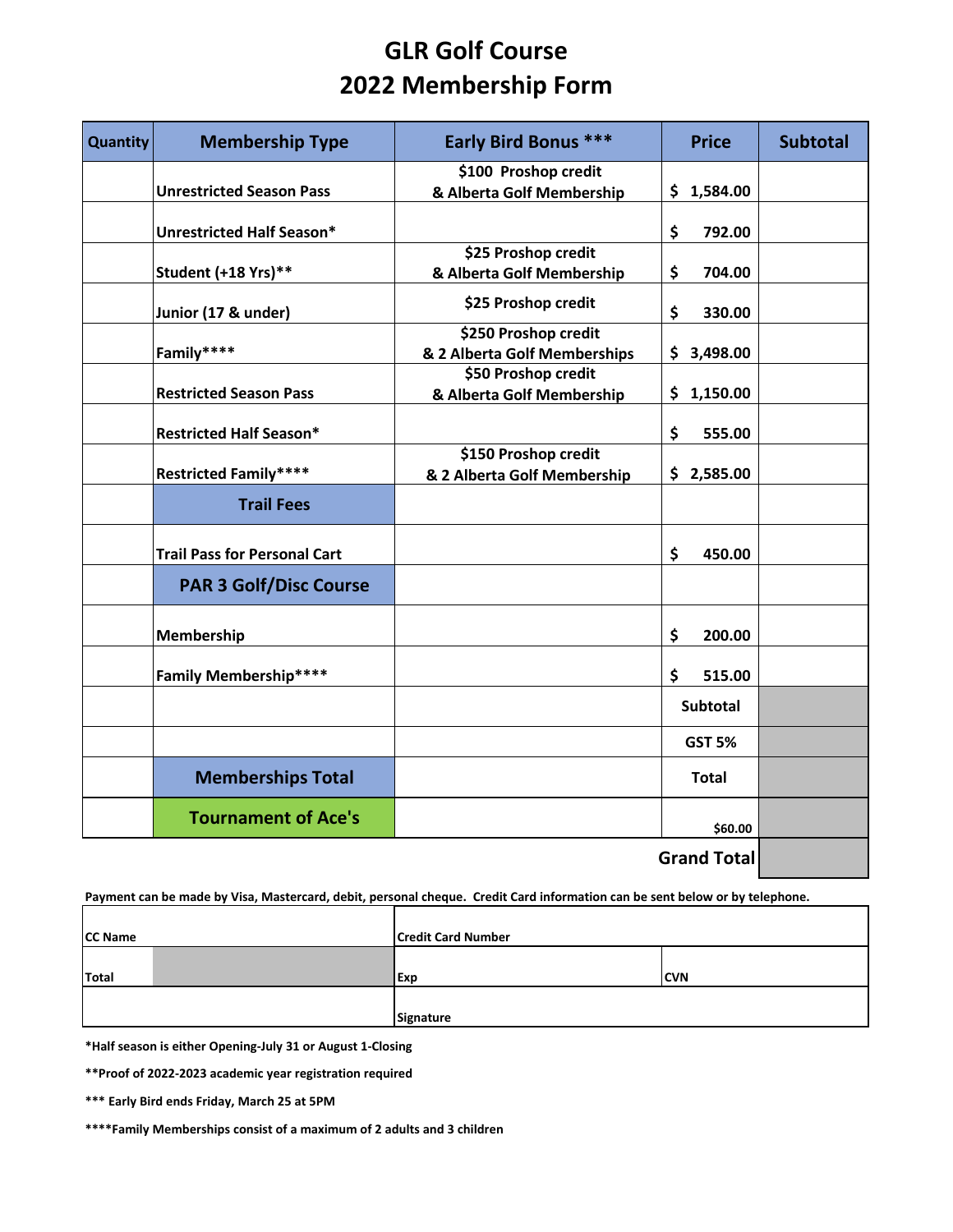# **GLR Golf Course Member Information**

| $\mathbf{1}$ | <b>Membership Purchased</b>                                     | Name                  |  |
|--------------|-----------------------------------------------------------------|-----------------------|--|
|              | <b>Address</b>                                                  | Email                 |  |
|              | <b>Member Signature Acknowledging</b><br><b>Code of Conduct</b> | Cell<br>Number        |  |
|              |                                                                 |                       |  |
| $\mathbf{2}$ | <b>Membership Purchased</b>                                     | Name                  |  |
|              | <b>Address</b>                                                  | Email                 |  |
|              | <b>Member Signature Acknowledging</b><br><b>Code of Conduct</b> | Cell<br><b>Number</b> |  |
|              |                                                                 |                       |  |
| 3            | <b>Membership Purchased</b>                                     | Name                  |  |
|              | <b>Address</b>                                                  | Email                 |  |
|              | <b>Member Signature Acknowledging</b><br><b>Code of Conduct</b> | Cell<br>Number        |  |
|              |                                                                 |                       |  |
| 4            | <b>Membership Purchased</b>                                     | Name                  |  |
|              | <b>Address</b>                                                  | Email                 |  |
|              | <b>Member Signature Acknowledging</b><br><b>Code of Conduct</b> | Cell<br><b>Number</b> |  |
|              |                                                                 |                       |  |
| 5            | <b>Membership Purchased</b>                                     | Name                  |  |
|              | <b>Address</b>                                                  | Email                 |  |
|              | <b>Member Signature Acknowledging</b><br><b>Code of Conduct</b> | Cell<br>Number        |  |

**Return Golf Membership Form and Membership Information**

 **to proshopassistant@mylakeresort.com or fax to 403-728-3013.**